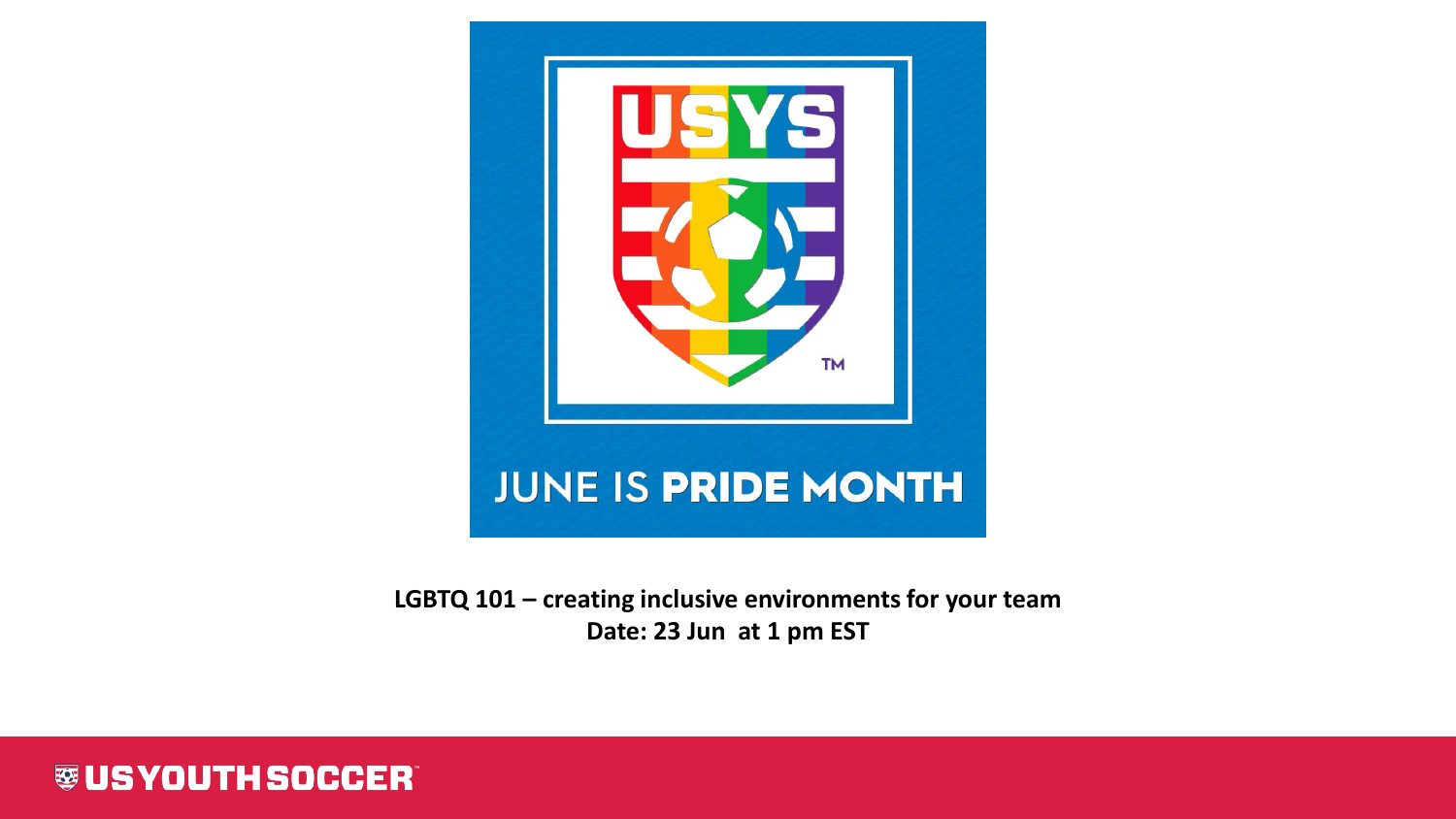#### **Welcome**

June is LGBTQ Pride Month. Join us as we speak with two out, proud young people as they discuss their experiences growing up and playing youth soccer. This wide-ranging conversation will "open the closet door" – and provide information and insights – for all who work in youth soccer today.

Host: Dan Woog

Featuring: Atticus DeProspo and Shalom Kimble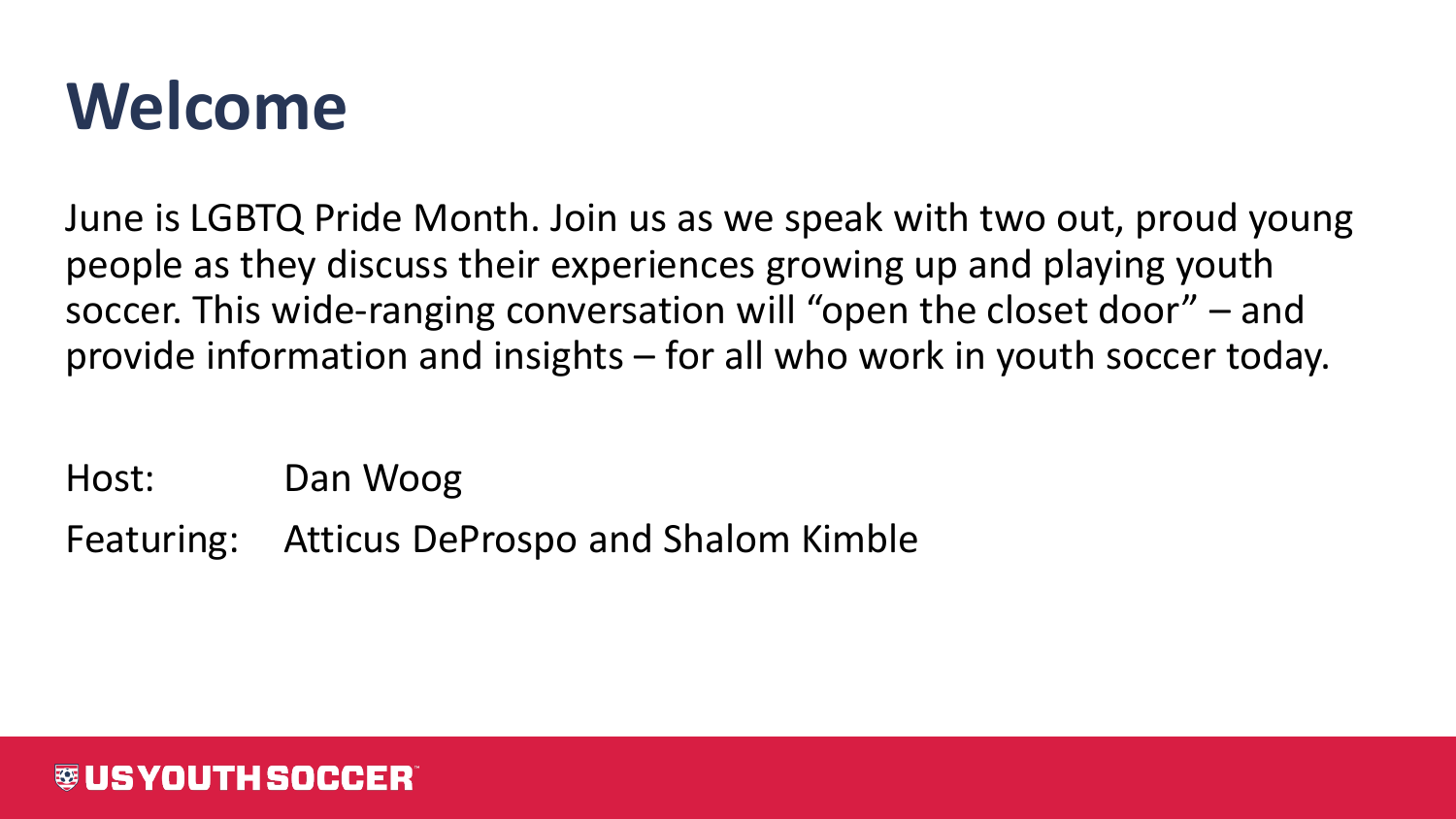## **Vision**

At US Youth Soccer we endeavour to be an organization that:

- Embraces diversity and inclusion and strive to be the sport of choice for players, officials, coaches and administrators of all backgrounds
- Encourages the advancement of diverse individuals throughout our organization
- Provides a culture where all individuals feel safe, respected and are treated fairly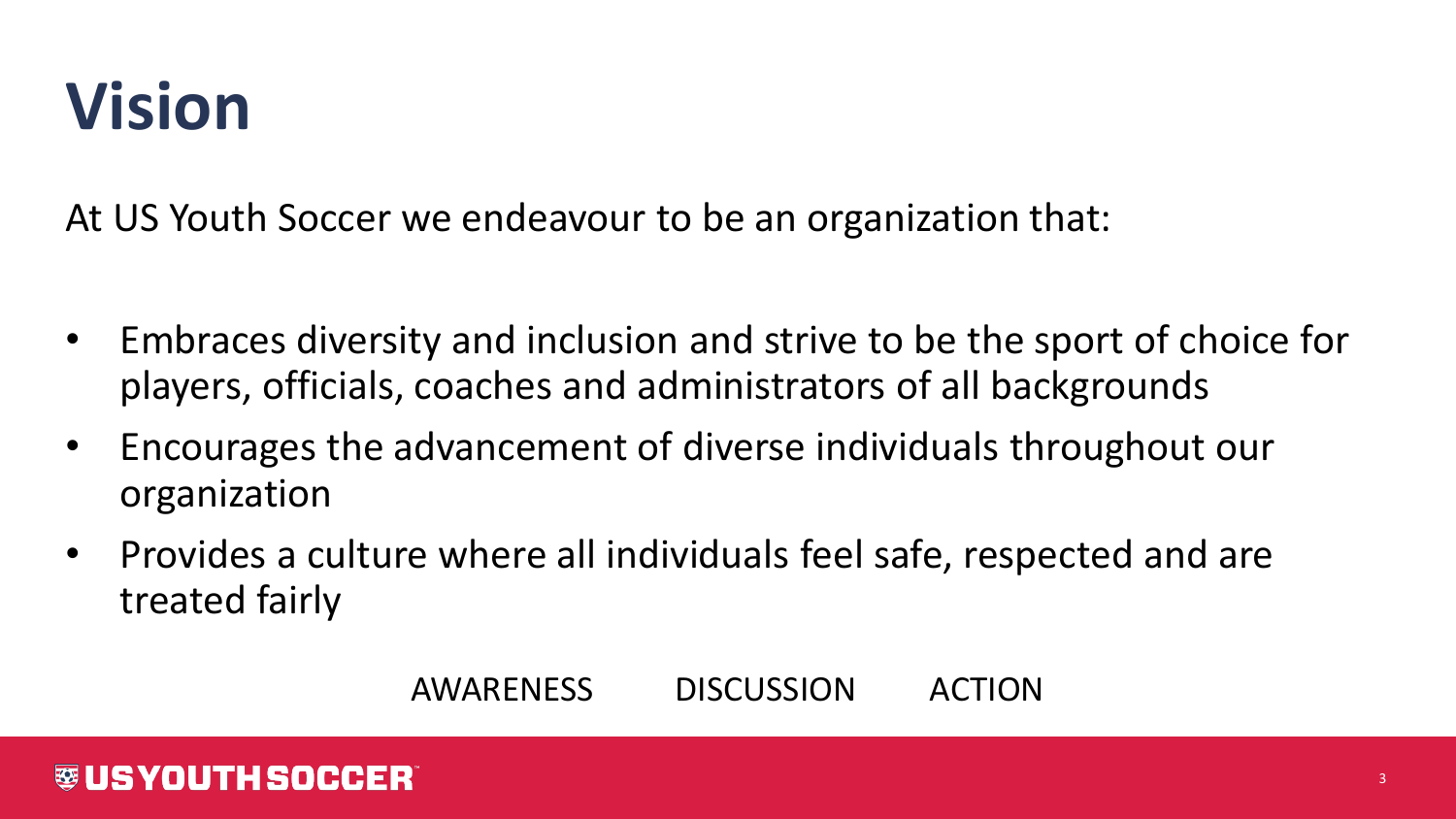# **Dan Woog**

Dan Woog was one of the first openly gay high school coaches in the country. He is the longtime head coach at Staples High School (Westport, Conn.), one of the most successful programs in the nation. He founded United Soccer Coaches' LGBTQ & Allies advocacy group, and is a member of the Advocacy Council. He is also a full-time freelance writer. His book "We Kick Balls: True Stories of the Youth Soccer Wars" is a memoir of his long career in the game. He is a member of the Connecticut Soccer Hall of Fame, and in 1991 was named NSCAA National Youth Coach of the Year.

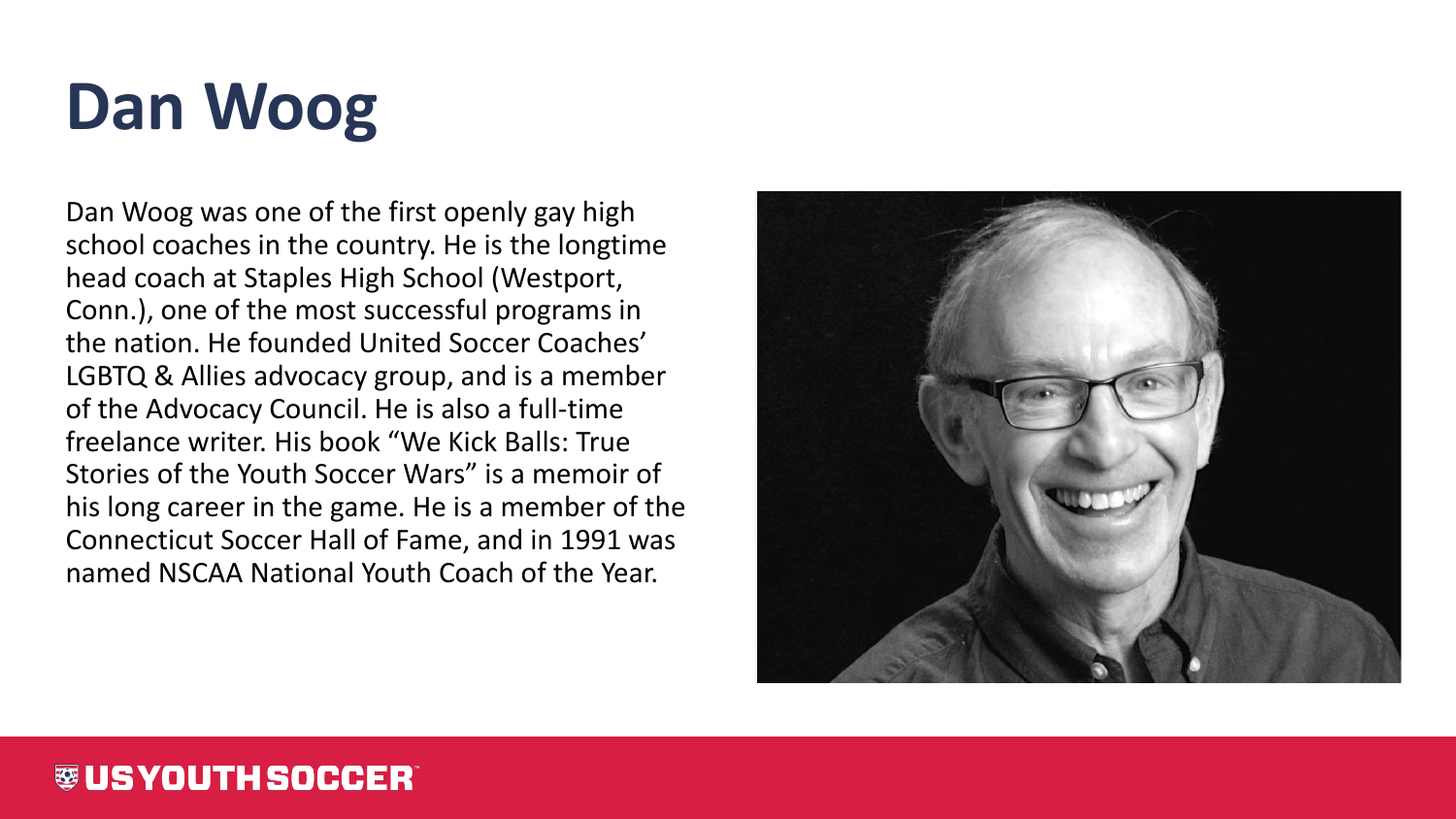# **Shalom Kimble**

Shalom Kimble is a Black, Indigenous(Konkow), and White member of the soccer community. She holds a National E coaching license and is a Head Coach and the Goalkeeper Trainer for Girls Unite Soccer Club in San Francisco. Girls Unite is a soccer club that uses soccer to help girls empower themselves and others. The clubs coaching staff is made up of all womenidentified and non-binary people. Shalom played varsity soccer at San Francisco State University, where she earned a B.A. in Psychology and Criminal Justice. She has 27 years of working with youth as a Director in after-school programs, a specialist in behavior modification, and a high school in a psychiatric setting. Currently, she is part of the United Soccer Coaches Black Advocacy Communications Group, the Native American Advocacy Group, and LGBTIA & Allies Group. Shalom is heavily involved with the LGBTQIA community and an active member of the Sisters of Perpetual Indulgence as the first Cis-gender Black women-identified Guard. She has recently taken a position as a Special Education Teacher in training focusing on Social Studies for San Francisco Unified School district.

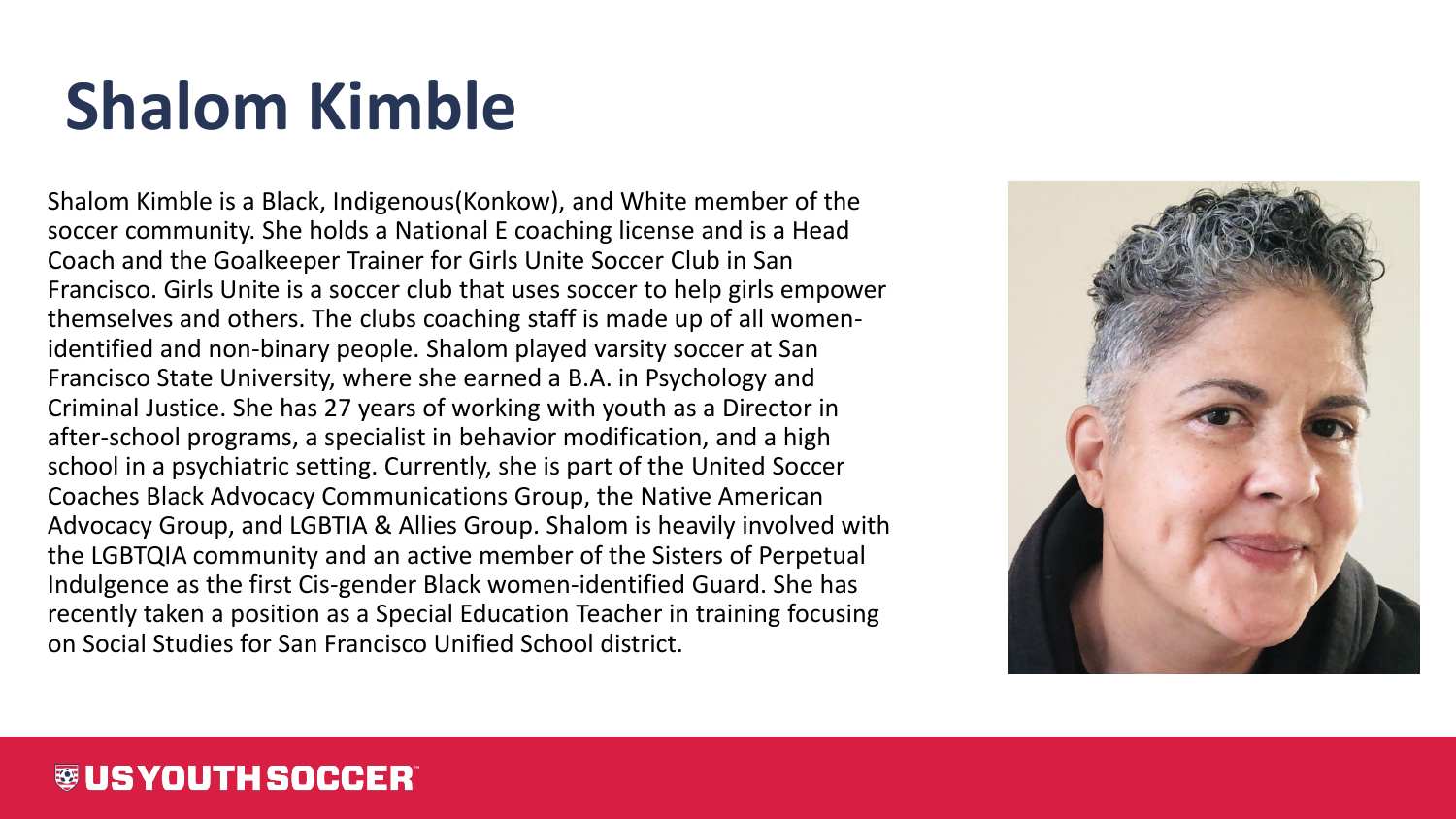### **Atticus DeProspo**

Atticus DeProspo, 28, is a lawyer for the federal government in New York City. He received his B.S. degree in Industrial & Labor Relations from Cornell University in May 2015. He was the starting outside left midfielder on the Cornell varsity men's soccer team for four years, helping them win an Ivy League title in fall 2012. As an openly gay student-athlete, he co-founded and served as president of Cornell Athlete Ally, where he worked to make Cornell Athletics more inclusive for LGBTQ+ individuals. Atticus also served as a studentathlete representative to United Soccer Coaches' LGBTQ+ Committee. Previously, Atticus interned at the Supreme Court of the United States in 2015 for Justice Sonia Sotomayor. Atticus was a member of the inaugural class of the Schwarzman Scholars Program, where he graduated with a master's degree in global affairs from Tsinghua University in Beijing, China. Atticus was selected as a Gates-Cambridge Scholar in 2016, where he graduated with an M.Phil. degree in criminology from the University of Cambridge in 2018. He received his Juris Doctor from the University of Alabama School of Law in 2020.

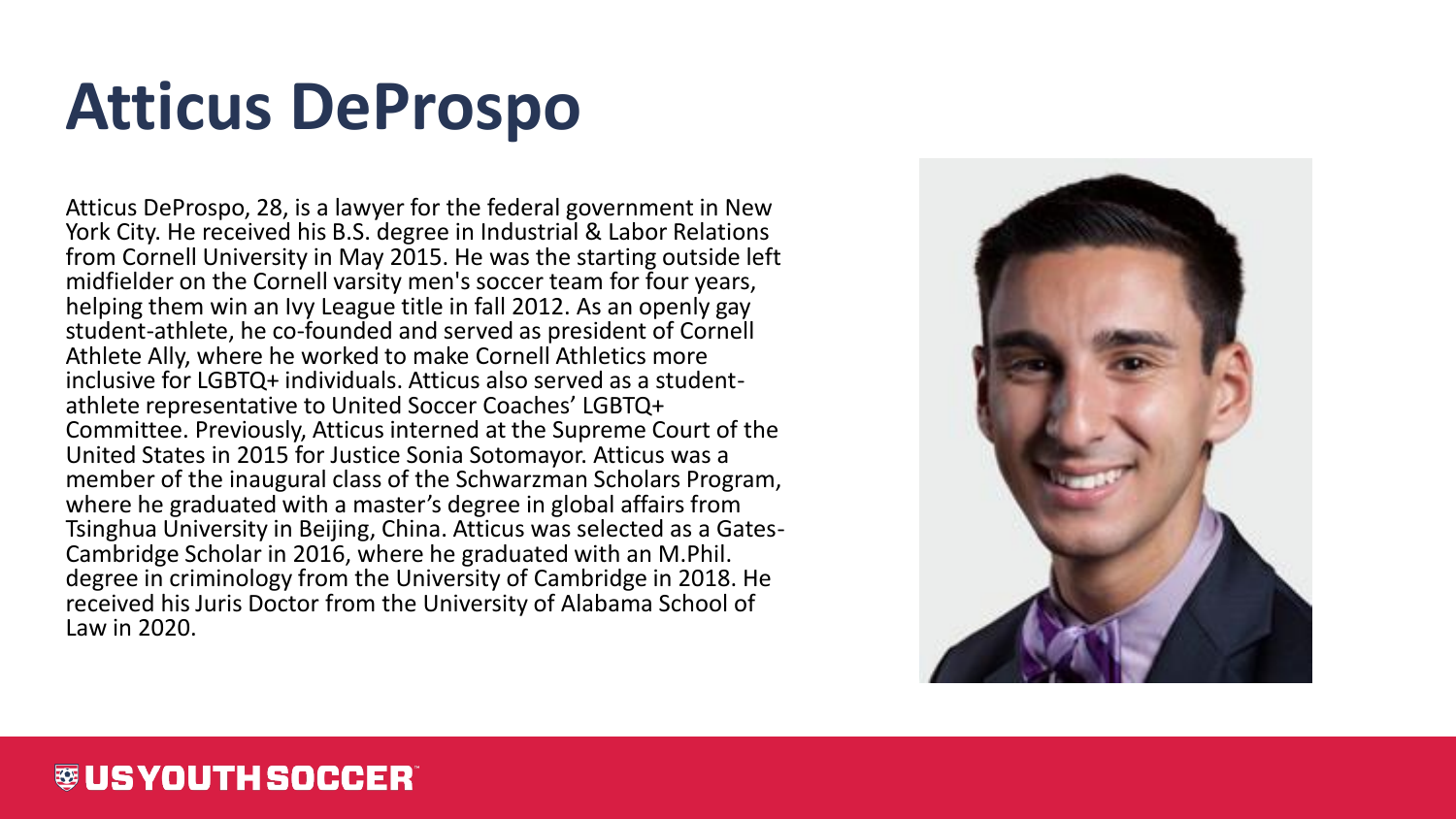## **Webinar Notes**

- Environment contributes to the confidence of the athlete in sharing their orientation or in feeling comfortable if they are not out
- Because sexual orientation is not a "visual difference", people make erroneous assumptions sometimes that lead to awkward situations.
- Important for coaches to set the tone for the team to accept differences amongst teammates
	- Be cognizant of the terms that are used (pronouns, spouse/partner, etc)
	- Recognize and acknowledge the differences
- Sexuality is one part of what makes each individual special. There is no right or wrong sexuality, just as there is no right or wrong race, religion, gender, socioeconomic status, etc
- Training on how to be more inclusive:
	- [eLearning module on United Soccer Coaches \(Link: https://unitedsoccercoaches.org/education/lgbt](https://unitedsoccercoaches.org/education/lgbt-diversity-and-inclusion/)diversity-and-inclusion/)
- Can we add a DEI component into our course training \*\* USSF is responsible for training curriculums \*\*

#### 蓼 US YOUTH SOCCER